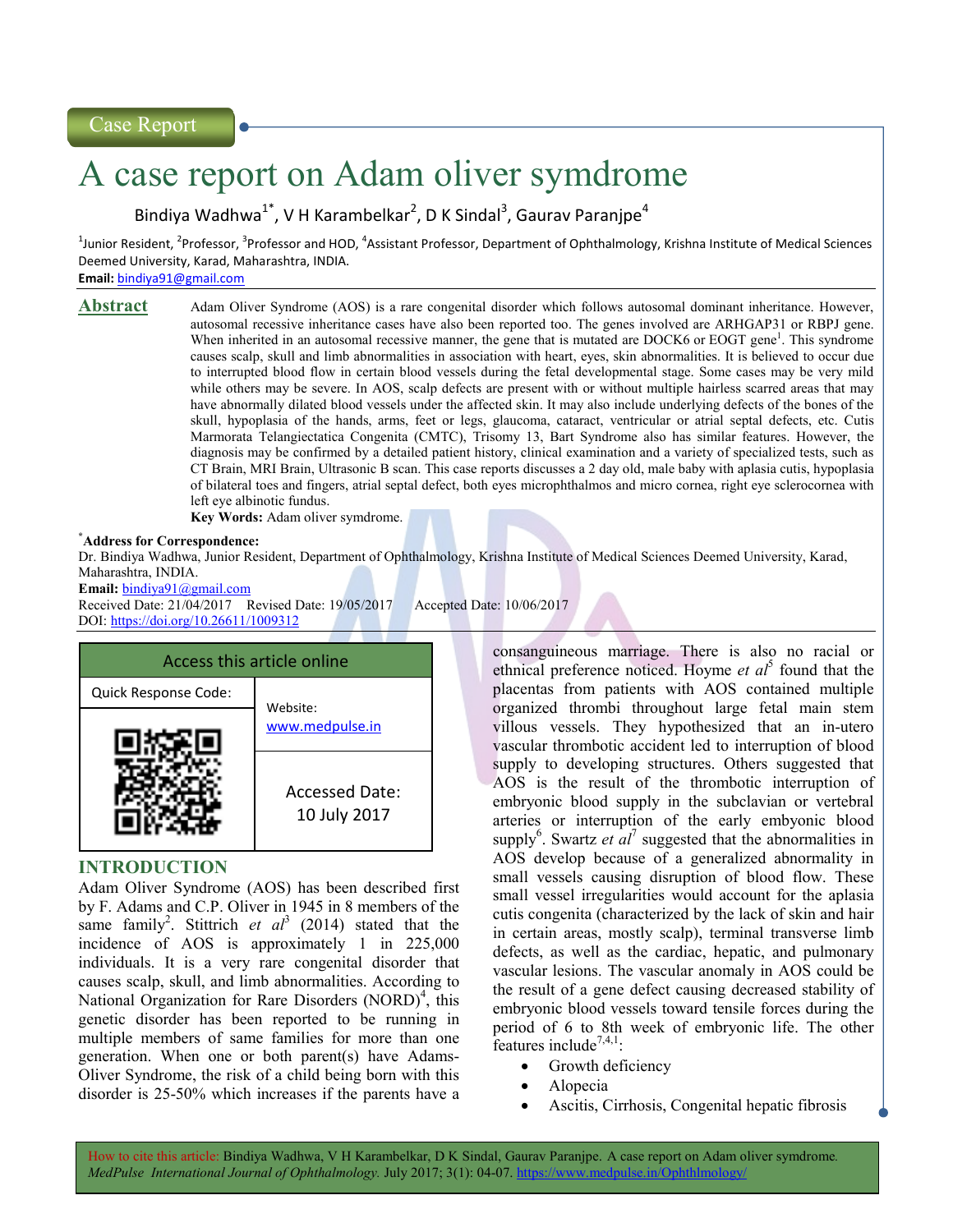- Esophageal variz
- Bradydactyly syndrome
- Absense of fingernails, Syndactyly
- Various intracranial abnormalities have been described such as encephalocele, microcephaly, hypoplasia of the left arteria cerebri, medial and right spastic hemiplegia, cortical dysplasia, pachygyria, hypoplastic corpus callosum, parenchymal calcifications, abnormal cerebral vasculature, ventriculomegaly and dysplasia of the cerebral cortex. As a consequence, secondary symptoms, such as epilepsy and mental retardation are frequently found in AOS patients<sup>8</sup>
- Complete or partial absence of an arm and/or leg (transverse limb defects)
- Hypoplasia of the fingers, toes, hands, and/or feet which causes abnormally short fingers and/or toes due to underdevelopment or absence of metacarpals and/or terminal phalanges.
- Ventricular septal defect (VSD), Atrial septal defects (ASD) and tetralogy of Fallot
- Intellectual disabilities
- Pulmonary hypertension, pulmonary artery atresia
- Ocular manifestation strabismus, glaucoma, cataract, prominent iris vessels, microphthalmos, microcornea, leucoma, sclerocornea, optic disc drusens, retinal folds, bilateral retinal detachment, rod dystrophy, posterior retinal arterial narrowing and venous dilatation with combined (arterial and venous) blood column segmentation (boxcarring appearance), incomplete retinal vascularization with gliosis, and intravitreal neovascularization.<sup>9,10</sup>

The clinical diagnosis of Adams-Oliver Syndrome is made when one condition from major and one from minor criterion is present<sup>1</sup>:

## **Major Criteria**

- Limb defects
- Aplasia cutis congenital (absence of skin)
- Family history of Adams Oliver Syndrome

## **Minor Criteria**

- Cutis marmorata (skin has marbled appearance in cold temperatures)
- Congenital heart defect
- Vascular problems

## **CASE REPORT**

A 2 day old, full term male baby, was referred to the Department of Ophthalmology in view of congenital anomaly screening. The informant was the mother. The baby was born of a non consanguineous marriage, at 36 weeks of gestation by a Lower Segment Caesarean section, indication being breech presentation. Postoperatively, there were no complications. The mother is 26 years old,  $G_3L_3A_0$ . The first and the second child do not have any such anomalies. No history of smoking, drinking or intake of any drugs during pregnancy. No history of any systemic illness or exposure to radiation during pregnancy. No family history of AOS, mental retardation, or central nervous system abnormalities. The baby's general condition was stable. Baby was afebrile and irritable. There was no evidence of any cyanosis, pallor, icterus, oedema or any evident lymphadenopathy on palpation of pre auricular and submandibular lymph nodes. Systemic examination was normal. Birth weight was 2.50kgs with head circumference of 34cm. The baby had hyoplasia of left hand (Figure 1), hypoplasia of bilateral toes (Figure 2), wide open anterior fontanelle (6x4cm), anti mongoloid slant, short neck, scapocephaly, sparse eyebrows, low set ears, setting sun sign, mildly high arched palate, depressed nasal bridge, absent hair patch on scalp over right frontoparietal region (8x2cm) (Figure3) and hypotelorism. Ocular examination on torch light, during vision assessment. Visual axis is misaligned - alternating esotropia (Figure 4). Both eyes seem to be small, suggestive of microphthalmos. Patient had mild conjunctival congestion and sticky discharge in both eyes. There was a whitish opacity on the right eye cornea, suggestive of sclerocornea (Figure 5) which was covering half the pupil temporally due to which temporal margin of pupil was not seen clearly. Cornea of both eyes seemed to be smaller than the normal size (9.5-10.5 mm) suggestive of microcornea (RE>LE). Pupils were irregular in shape, reacting to light. Left eye had a pupillary tag. On distant direct ophthalmoscope, fundus glow was absent in right eye and present in left eye. Examination was performed under sedation. For dilated fundus examination, tropicamide and phenylephrine eye drops were instilled in both the eyes. On dilatation, both pupils appeared irregular in shape. On indirect ophthalmoscope, right eye had dull glow due to the sclerocornea. Therefore, detailed fundus examination could not been done. However, posterior synechiae was noted. On examination of the left eye, fundus appeared to be albinotic. Right eye B-scan was done which showed no obvious posterior segment abnormality. Neurosonography revealed no significant abnormality, no evidence of hydrocephalus, intracranial haemorrhage or any space occupying lesion. 2D ECHO was suggestive of small atrial septal defect (1.5mm) with left to right shunt. Blood investigation and chest x-ray appeared normal. Karyotyping was done which was suggestive of Male 46, XY.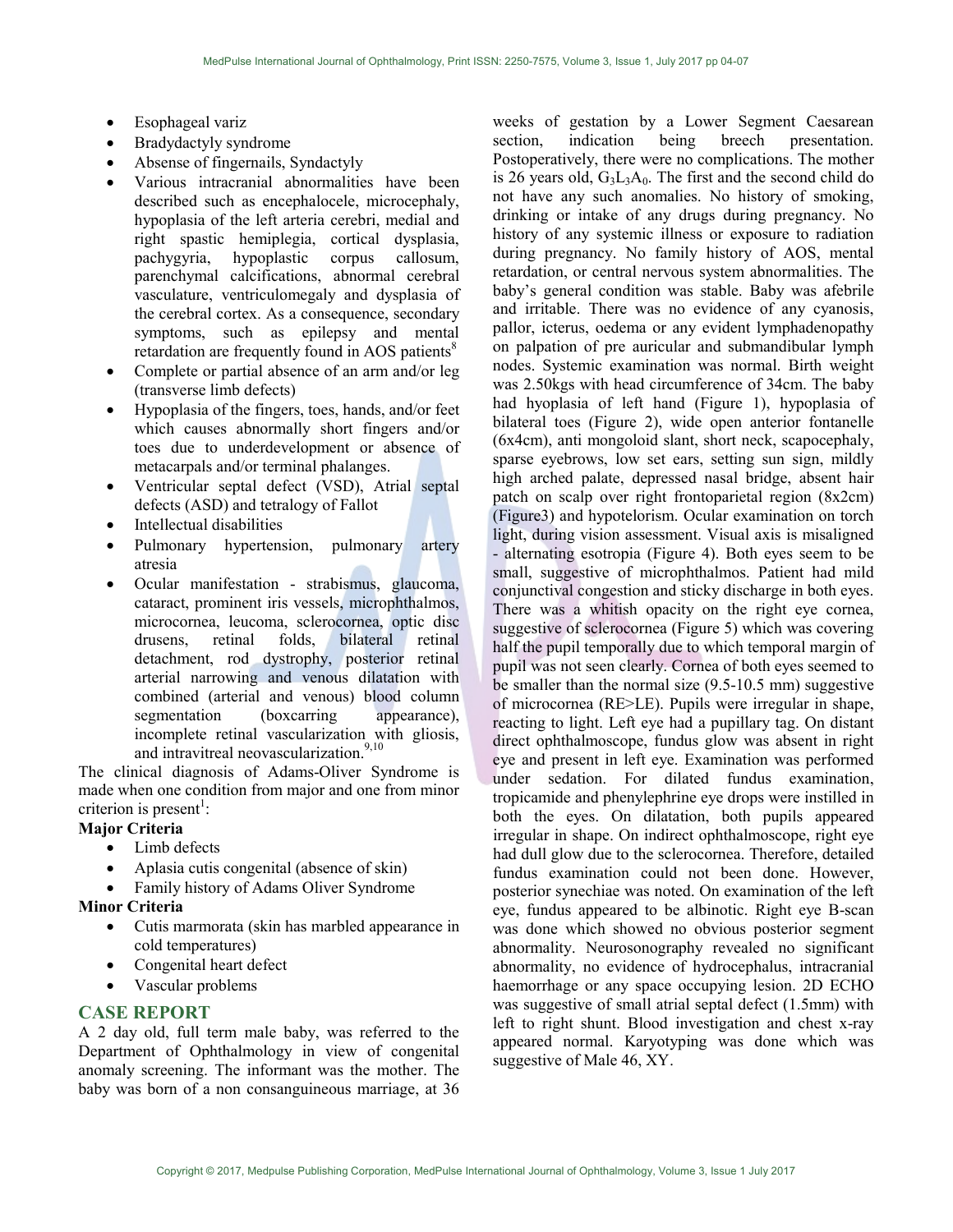

**Figure 1 Figure 2 Figure 2 Figure 2 Figure 3 Figure 3 Figure 3** 





**Figure 4 Figure 5 Figure 5 Figure 5 Figure 5 Figure 6 Figure 6 Figure 6** 







**Figure 7** 

### **DISCUSSION**

Adam Oliver Syndrome (AOS) is a rare congenital disorder which is believed to occur due to interrupted blood flow in certain blood vessels during the fetal developmental stage. It is characterised by multiple congenital anomalies as described above. Autosomal dominant forms of Adams-Oliver syndrome include AOS3, caused by mutation in the RBPJ gene on chromosome 4p15; AOS5, caused by mutation in the NOTCH1 gene on chromosome 9q34; and AOS6, caused by mutation in the DLL4 gene on chromosome 5q32. Autosomal recessive forms of Adams-Oliver syndrome include AOS2, caused by mutation in the DOCK6 gene on chromosome 19p13.2, and AOS4, caused by mutation in the EOGT gene on chromosome 3p14. AOS1 is caused by heterozygous mutation in the ARHGAP31 gene on chromosome 3q13<sup>3</sup>. This syndrome causes multiple congenital anomalies which could lead to multiple